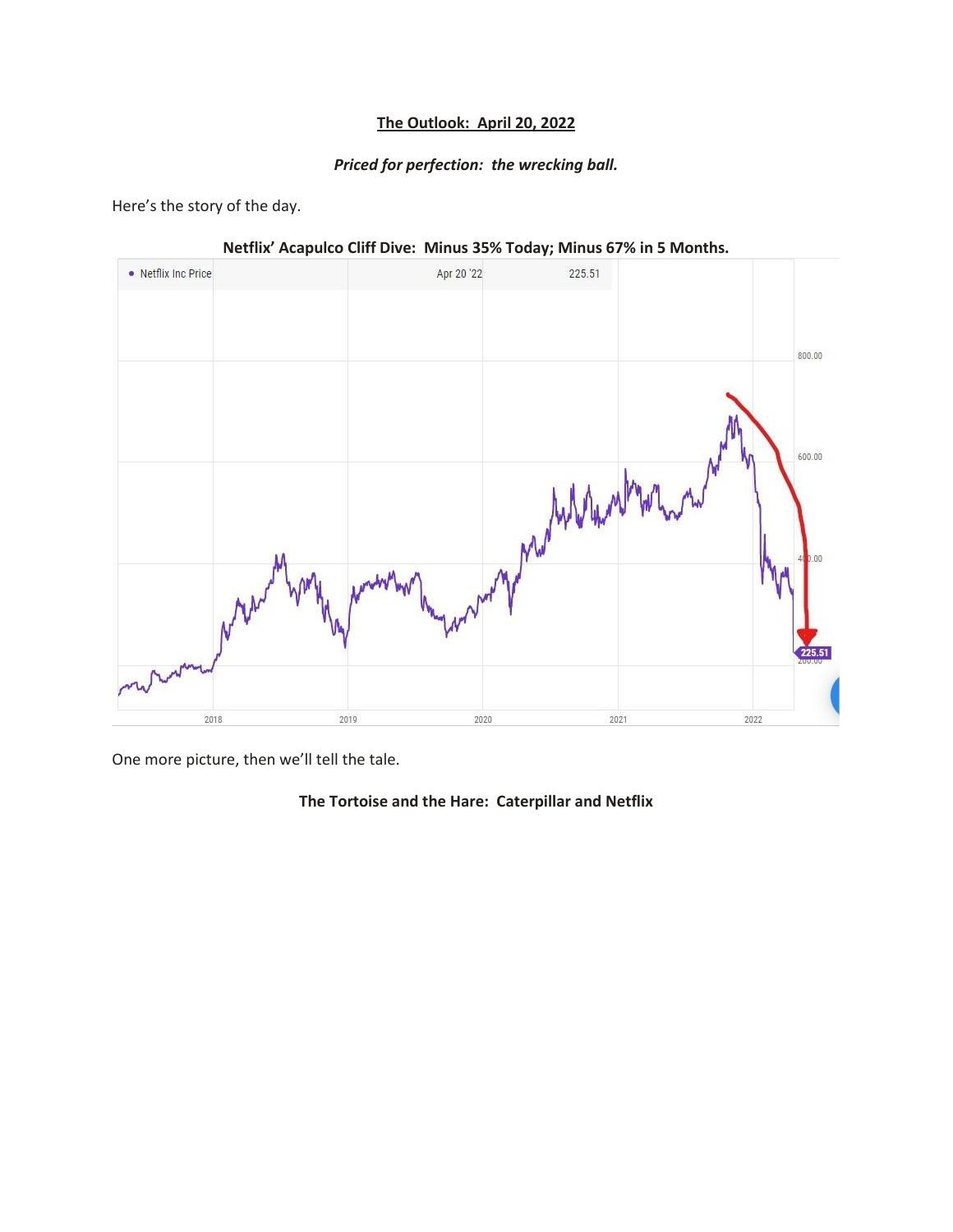

A few short months ago Netflix stood at \$680 per share. Today, after the dust settled, it stood at \$225: down 67%. Just before launching into its dive, Netflix had gained 400% for its "investors" in those 4 ½ years. It's almost gone, today.

And there in yellow is Caterpillar, doing a good impression of Aesop's tortoise. If their race were a marathon, the Netflix hare's lead would have been 5 or 10 miles, less than a year ago: uncatchable; unbeatable; unstoppable. But apparently not. In a few short months capped by one day, the Caterpillar tortoise has gained a 90% lead on Netflix.

## What happened?

"Priced for Perfection" happened. For the last 5 years Netflix' average price/earnings valuation has been . . . 95 times. For 10 years it's been 137 times. Caterpillar's valuations have been 21 times earnings and 16 times, respectively. Nothing can go wrong when a stock is valued at 100 times earnings . . . but something always goes wrong, eventually. Netflix announced its first loss of subscribers last quarter; and, gritting its teeth, the company said it expected 10 times as many losses next quarter. "Something always goes wrong, eventually." That's about as wrong as it gets.

Caterpillar's investors have suffered a lot those 5 years. Netflix' investors have celebrated a lot. Caterpillar's people built a solid future, working right through the pain. Netflix' leaders hoped for ever more perfect results beyond the horizon—as did Netflix' investors. Hard work under grim problems works. Hope does not work. It quite often takes an unimaginable length of time for that lesson to prove its truth, once again. But it always does, and by then "priced for perfection" has done its wrecking-ball damage.